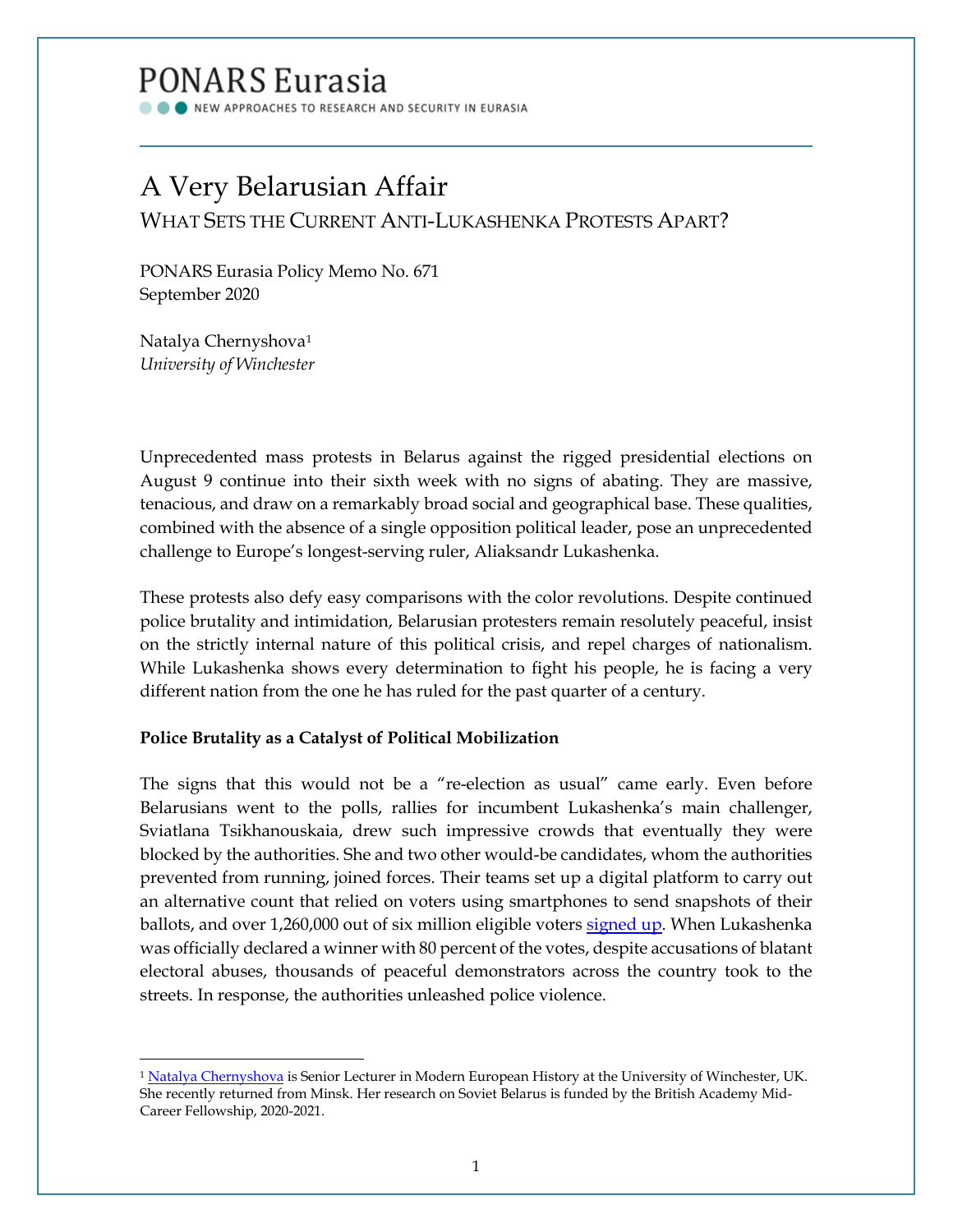It is this brutality that outraged so many in Belarus, a country that suffered terribly during World War II. The collective memory of its trauma is very much alive, not least thanks to the efforts of the current regime. The unrestrained and indiscriminate violence meted out on ordinary people quickly evoked references to [concentration](https://www.svaboda.org/a/30781512.html) camps an[d Gestapo.](https://www.svaboda.org/a/30781512.html) If the dissatisfaction with the regime—fuelled by prolonged economic insecurity, lack of prospects for the young, and embarrassment with an aging dictator—has simmered for some time without boiling over, the courage of Tsikhanouskaia, a stay-at-home mother who ran in place of her jailed husband, allowed many to imagine another way. The viciousness with which this vision was attacked now looks set to become the straw that breaks the Belarusian camel's back.

The police used rubber bullets and stun grenades against unarmed demonstrators. Nearly 7,000 people were detained in the first three days of the protests. Certainly, Belarus is unaccustomed to arrests on a scale that makes even neighboring Russia's response to domestic protests look restrained. The numbers detained in other significant post-election protests never exceeded several hundred. But it was the violent rounding up of random passers-by, the smashing and shooting at cars—execution-style, with passengers huddled inside—with rubber bullets at close range and the sickening [torture of detainees](https://www.ohchr.org/EN/NewsEvents/Pages/DisplayNews.aspx?NewsID=26199&LangID=E) in custody that galvanized even those Belarusians who had previously kept away from politics.

It was a shock to learn, for example, of a 25-year-old man in Gomel' being snatched by the police—gone without a trace—until his body was [released](https://news.tut.by/society/696437.html) to his parents several agonizing days later. People shared the story of a young mother's [emotional account](https://charter97.org/ru/news/2020/8/13/389392/) of a police attack at her local store when a policeman hit her 9-year-old son with a baton to force the child to drop to the floor. Hundreds of anxious relatives gathered outside pretrial detention centers in search of relatives. When the detainees began to be released, independent news sites and social media shared stories of their mistreatment with photographs of their bruised bodies. Many, including minors, were forced to kneel for hours, beaten, deprived of water and food, verbally abused, and raped.

These reports reached a vast audience quickly. Although the authorities have a tight grip over state media, Belarusians can access alternative sources of information: 79 percent of the country's population was online in 2018-2019, according to the Freedom House 2019 report, *[Freedom on the Net](https://freedomhouse.org/country/belarus/freedom-net/2019)*. Despite the government's constant efforts to block critical websites or even shut down the Internet, Belarusians have found ways to circumvent such restrictions. They have used smartphone messenger services such as Telegram, which hosts channels such as Nexta ('Somebody"). Since the protests started, Nexta's audience exploded to well over two million subscribers (equivalent to 30 percent of Belarus's voters)—and its founder is now wanted by the police.

Instead of being cowed by the police brutality, Belarusian women donned white clothes and locked arms in human chains along the streets of cities and towns in explicit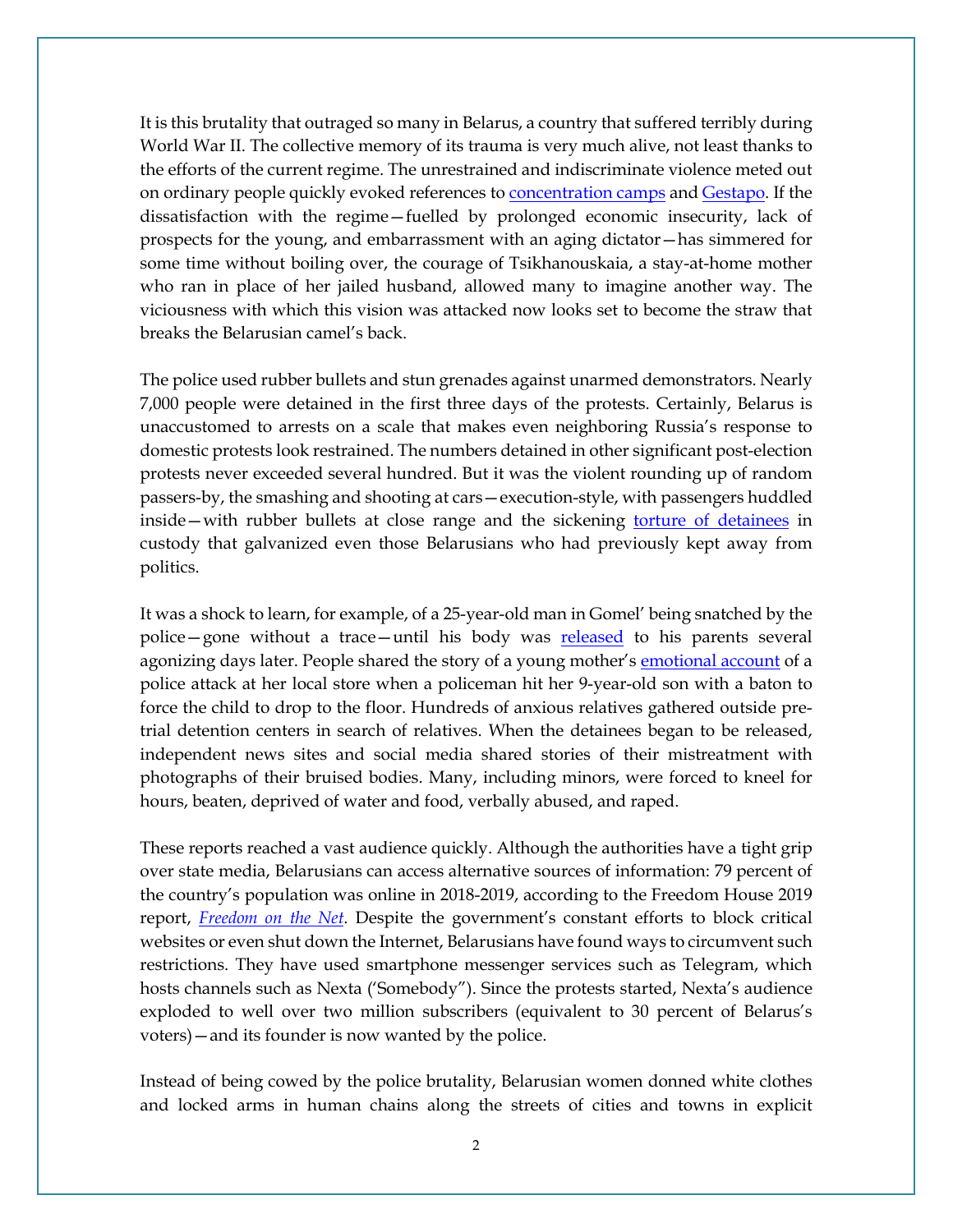condemnation of violence. Doctors, well-known athletes, cultural figures, and even diplomats spoke out. Scores of state TV and radio journalists resigned, causing Lukashenka to ask for TV crews from Russia. The first week after the elections culminated in the [largest rally in modern history](https://www.theguardian.com/world/video/2020/aug/16/minsk-biggest-protest-in-belarus-history-video) of Belarus. Hundreds of thousands marched on Sunday, August 16, through Minsk.

### **Why Should Lukashenka Be Worried?**

Political protest has occurred over Lukashenka's 26 years as ruler, but the current movement is different in important ways. Its geographical spread, with demonstrations taking place in all major cities and in many towns, is unusual for Belarus, where politics tend to center on the capital. In the western region of Hrodna, protesters even wrought significant concessions from the local government, which apologized for the use of excessive force and agreed to permit all demonstrations. Lukashenka promptly removed the region's governor, appointing instead his former Health Minister who was implicated in suppressing the truth about the country's COVID-19 infection rates. Protests in Hrodna have resumed in new force.

This persistence is also novel. Compared to Russia or Ukraine, Belarus is often seen as a quiet country, and this stability, enforced by intimidation, has been central to Lukashenka's claim to legitimacy. Yet, the protests show no sign of stopping. Smallerscale demonstrations are constant, and Sundays have become a traditional day for huge rallies. On August 23, a week after the first rally, and just as Russian Foreign Minister Sergei Lavrov observed that the situation was ["calming down,](https://tass.ru/politika/9268489)" another march of an estimated 177,000 participants flooded Minsk and turned toward the presidential Independence Palace, forcing Lukashenka to don a bullet-proof vest and grab a Kalashnikov. Despite renewed police crackdown, huge rallies have gathered in Minsk every Sunday after the elections, and tens of thousands join in other locations across the country.

Such unprecedented turnouts make it difficult for Lukashenka to continue dismissing the protesters as a minority of ["criminals and unemployed"](http://president.gov.by/ru/news_ru/view/soveschanie-po-aktualnym-voprosam-24274/) or ["sheep"](http://president.gov.by/ru/news_ru/view/vstrecha-s-predsedatelem-ispolnitelnogo-komiteta-ispolnitelnym-sekretarem-sng-sergeem-lebedevym-24220/) brainwashed or paid by the West. This rhetoric was dealt another blow when workers at several major state plants threatened to strike. Thousands walked out in the days following the police violence as the news of detained friends or family members spread quickly. The novelty of this overlap between workers, Lukashenka's traditional constituency, and the protesters, was brought into sharp relief during Lukashenka's visit to the Minsk Towing Tractor Factory on August 17 when, instead of cheering him, the crowd [chanted](https://www.theguardian.com/world/video/2020/aug/17/belarus-workers-chant-resign-at-lukashenko-on-factory-visit-video) "Go away!" Lukashenka had never been publicly challenged, and this was visibly an unpleasant shock.

More unpleasant still can be economic fallout. Many of these enterprises are national industrial giants that bring substantial hard-currency revenues into the state coffers. For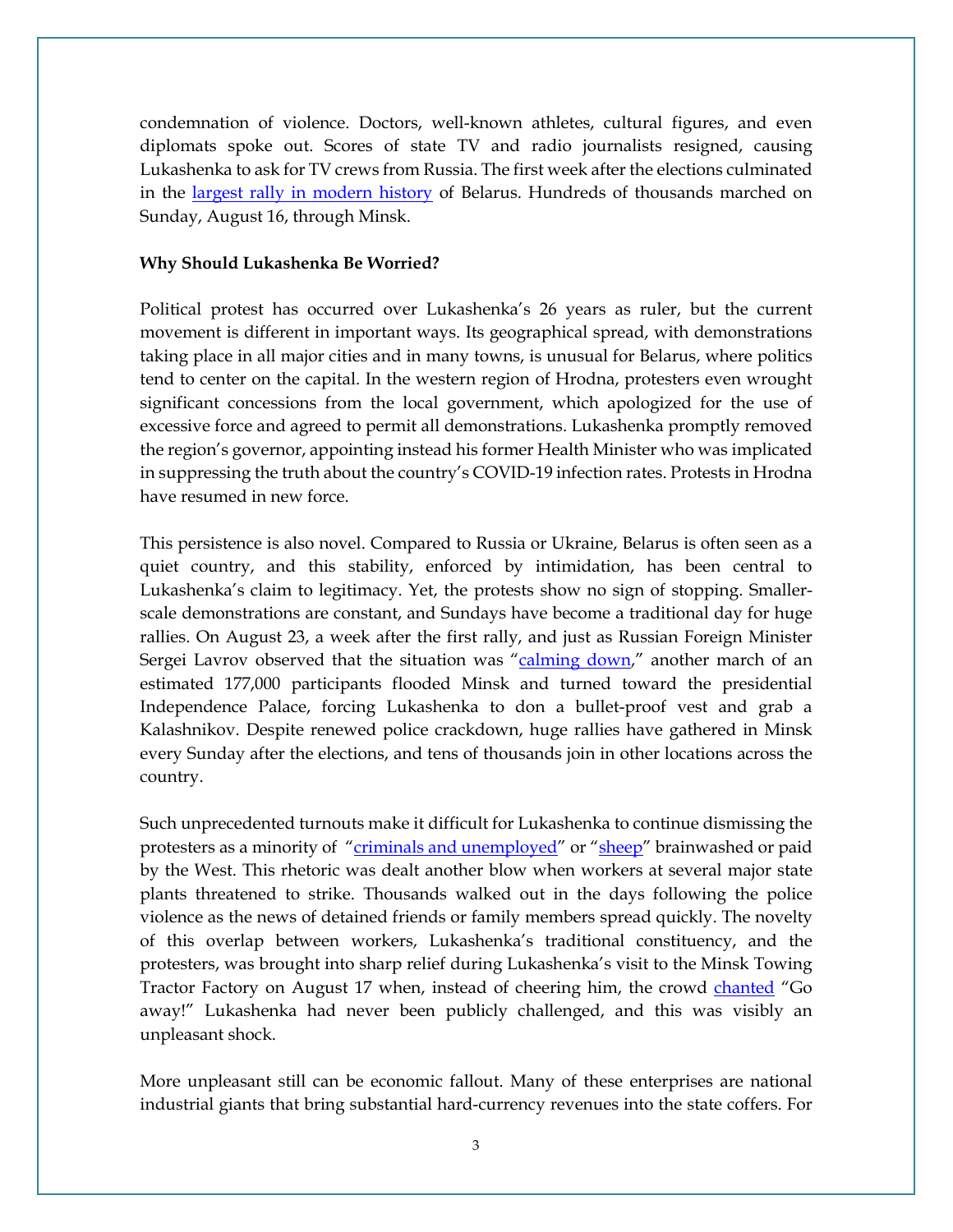instance, Belarus'kalii, whose workers threatened a hunger strike, is one of the world's largest producers of potassium fertilizers, responsible for one-fifth of global production. Naftan, where 3,600 workers signed the demand for Lukashenka's resignation and an end to violence, is one of the country's two oil refineries that generated, together, \$7.7 billion last year. The Belarusian economy cannot sustain such losses easily, and the authorities' response has been swift. Workers have been intimidated and trade union leaders arrested. Workers switched to "Italian strike" methods; the mood resembles what one worker described to the Belarusian news site [www.tut.by](https://finance.tut.by/news698463.html) as "a powder keg."

Other social groups stepped up in an unprecedented show of unity. IT companies and other businesses signed open letters to the government, supplied protesters with bottles of water and free pizzas, and pledged to re-train and employ policemen who quit their jobs. Scientists, doctors, and university students staged protests, and over \$1.8 million have been raised by individuals for strikers. Even local football teams joined in public displays of solidarity. When several protesters were chased by the police into a river in central Minsk following a Sunday rally on September 6, the water safety guards [ferried](https://news.tut.by/society/699584.html) them to safety on the other bank.

These features of the movement—protesters' self-organization through social media, extraordinary social solidarity, their geographical spread—pose a significant challenge for the regime, which is reinforced by the absence of a single leader. Tsikhanouskaia, a political novice, has always insisted that she has no plans to remain president if she won, but only to facilitate fair elections. After she was forced abroad, the newly formed Coordinating Council, which includes her representatives, has stressed its open membership: it now has over 4,600 associate members. Instead of choosing a leader, it formed a presidium made up of seven members with equal voting rights.

Some observers see the absence of an opposition leader with a defined political program as a weakness. But this is precisely what gives so many Belarusians a sense that, for once, they truly are the main drivers of change. Hundreds of thousands have experienced a liberating sense of political initiative and self-respect that has not been felt in the country since the early 1990s. The clear aim of removing the dictator unites the broad movement that might otherwise be splintered along finer political lines. Pointedly, some protesters carry the state red-green flag along with the white-red-white banner of the opposition. Six of the Council's seven presidium members have now been [deported or detained;](https://news.tut.by/economics/699796.html?utm_campaign=recirculation_mail&utm_medium=bottom_news&utm_source=news.tut.by) yet, the mass protests continue undeterred, as the latest Sunday march showed.

#### **A Very Belarusian Affair**

The Belarusian protesters' commitment to non-violence in the face of such severe provocation is remarkable. Their determination goes beyond the rejection of a physical confrontation with the police. On the eve of the first Sunday rally in Minsk, social media accounts received instructions to marchers saying things like: "If we climb a bench, we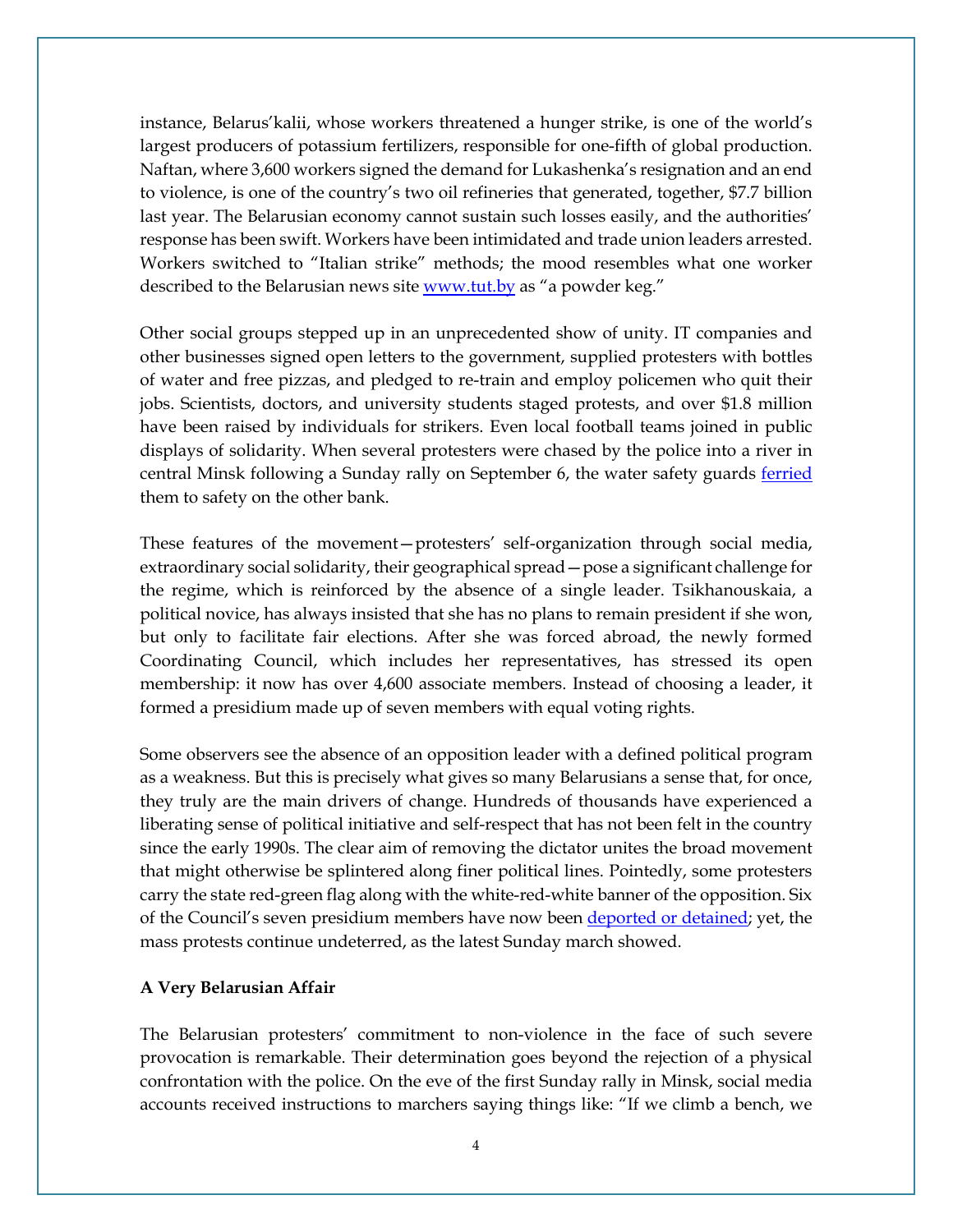take off our shoes. We will drink only water. We'll tidy up after ourselves. When we cross the street, we wait for the green light." Calls for being civil were heeded. A man and his teenage son returning from the march told me: "[There's] not a beer bottle in sight." After the march, volunteers collected empty plastic water bottles and placed them in garbage bins.

In the face of the authorities' accusations of hooliganism and criminality, and in contrast with their use of force, "clean" has acquired a new meaning for the protesters. Granted, there is plenty of anger, and protesters occasionally attempt to stop the police from abducting someone. However, there is a manifest desire to draw a clear line between the methods of the president and those of the people.

Belarus is also unusual for its absence of nationalist rhetoric or hostility toward Russia, nor does it have the same pronounced east-west divide as Ukraine. Lukashenka has attempted to play on the Kremlin's fears by accusing his opponents of harboring plans to leave the Eurasian Economic Union with Russia, ban the use of Russian (one of Belarus's two state languages), and join the EU and NATO. But the leaders of the Coordinating Council in Minsk have vigorously denied any intention to break off friendly relations with Russia or jeopardize their economic links.

### **Moscow Hesitates**

Whether the Coordinating Council has convinced the Kremlin is unclear. It might help their credibility that one of the Council's leaders is Maryia Kalesnikava, the campaign manager of Lukashenka's would-be challenger in the presidential race, Viktar Babaryka, who was widely believed to be Russia's man. Babaryka headed Belgazprombank, a joint venture in which the Russian share is held by Gazprom and Gazprombank, for twenty years before declaring his intention to run. He was promptly arrested on tax evasion charges amidst the regime's protestations that Russia was meddling in the elections. Kalesnikava then joined forces with Tsikhanouskaia, and unlike her, she remained in Minsk. However, on September 7, she foiled the security forces' [attempt to deport her](https://www.bbc.co.uk/news/world-europe-54068451) to Ukraine and is now in custody.

While not a fan of popular democratic movements, the Kremlin might well have wanted a change in Minsk. Lukashenka is an old but awkward partner. He has resisted Russia's attempt to gain control over Belarusian enterprises and squabbled over the prices of Russia's crude oil and gas deliveries to Belarus (the latest spat was in April 2020). Lately, it has been Lukashenka who has turned up the nationalist rhetoric in Belarus, made overtures to the West, and sought to weaken Belarus's dependency on Russian energy resources. Lukashenka pulled out at the final stages of the Belarus-Russia Union project, **[forcing](https://www.bloomberg.com/news/articles/2020-02-12/putin-wields-oil-weapon-for-a-superstate-to-run-after-russia)** Putin to conduct a costly constitutional referendum instead to secure his own position as president-in-perpetuity.